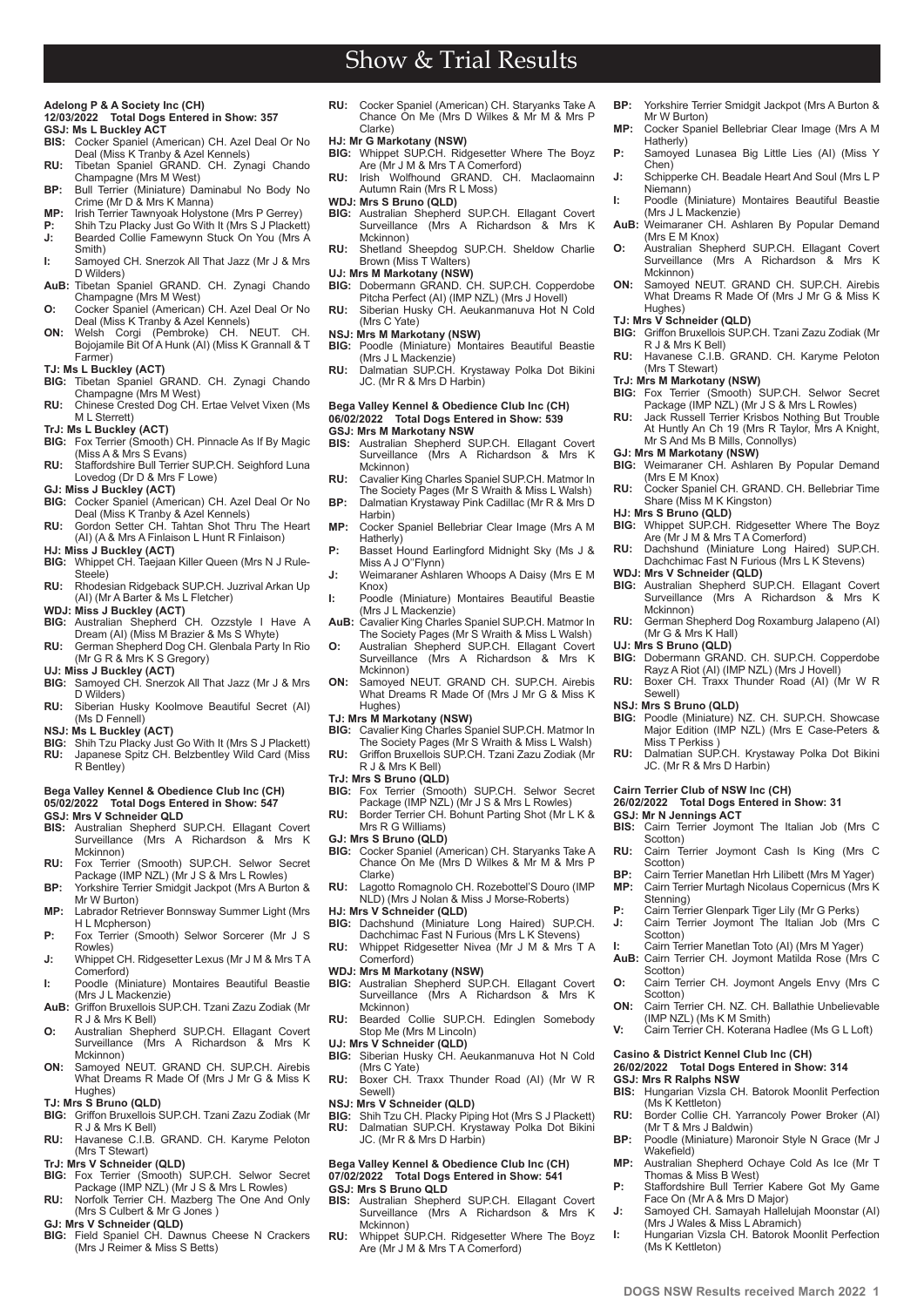$2$  www.dogsnsw.org.au **DOGS NSW Results received March 2022 3** 

# Show & Trial Results

- **AuB:** Border Collie CH. Yarrancoly Power Broker (AI) (Mr T & Mrs J Baldwin) **O:** Keeshond CH. Kahnhond Special Edition (Ms J
- Faulkner)
- **ON:** Rhodesian Ridgeback CH. NEUT. CH. Chilolo Wbi Bikwa ET. (Ms J David)

**TJ: Mrs R Ralphs (NSW)**

- **BIG:** Cavalier King Charles Spaniel CH. Swinabie When Rumours Run Riot (Ms D M Dickson) **RU:** Lowchen CH. Beauquete On Point (Miss T Ellem
- & Mr D Freese)

**TrJ: Mrs R Ralphs (NSW)**

- **BIG:** Border Terrier Pickwick-Jr Robert The Bruce (Mrs N B Flintoff) **RU:** Staffordshire Bull Terrier Kabere Got My Game
- Face On (Mr A & Mrs D Major) **GJ: Mrs L Brown (NSW)**
- **BIG:** Hungarian Vizsla CH. Batorok Moonlit Perfection (Ms K Kettleton)
- **RU:** English Springer Spaniel CH. Ronevolon Viking Warrior (Mr R W & Mrs L Corbett)
- **HJ: Mrs L Brown (NSW)**
- **BIG:** Beagle CH. Lunars Whenu Wish Upon A Star (AI) (Mr J & Mrs R Cook)
- **RU:** Afghan Hound SUP.CH. Tianze Diamond In The Rough (Mrs J Harnett)
- **WDJ: Mrs R Ralphs (NSW) BIG:** Border Collie CH. Yarrancoly Power Broker (AI)
- (Mr T & Mrs J Baldwin)
- **RU:** Australian Cattle Dog CH. Waykrest Silver Sam (Mr W Carter)
- **UJ: Mrs L Brown (NSW)**
- **BIG:** Bullmastiff Anmenta Ace Kicker (AI) (Mr A & Mrs M Smith) **RU:** Dobermann SUP.CH. Vansitar New York State
- O Mind (IMP NZL) (Mrs T & Mr A Chakraborty & Vansitar Dobermanns)
- **NSJ: Mrs L Brown (NSW)**
- Japanese Spitz Mannerking Secret To Success (Ms J Faulkner) **RU:** Keeshond CH. Kahnhond Special Edition (Ms J
- Faulkner)

## **Casino & District Kennel Club Inc (CH)**

- **27/02/2022 Total Dogs Entered in Show: 331 GSJ: Mrs L Brown NSW**
- **BIS:** Hungarian Vizsla CH. Batorok Moonlit Perfection (Ms K Kettleton)
- **RU:** Chihuahua (Smooth) CH. Wachowa Tom Sawyer (Mrs J L Watt)
- **BP:** Border Collie Yarrancoly Rain On Ur Parade (Mr T & Mrs J Baldwin) **MP:** Dalmatian Dimadal Olympic Rose (AI) (Mrs E
- Pickles) **P:** Fox Terrier (Smooth) Wyninebah Black Sabbath
- (AI) (Mr N & Mrs L Rushforth)
- **J:** English Springer Spaniel Deferlee We Will Rock You (Mr R W & Mrs L Corbett) **I:** Hungarian Vizsla CH. Batorok Moonlit Perfection
- (Ms K Kettleton)
- **AuB:** English Springer Spaniel CH. Ronevolon Viking Warrior (Mr R W & Mrs L Corbett)
- **O:** Dobermann SUP.CH. Vansitar New York State O Mind (IMP NZL) (Mrs T & Mr A Chakraborty & Vansitar Dobermanns)
- **TJ: Mrs L Brown (NSW)**
- **BIG:** Chihuahua (Smooth) CH. Wachowa Tom Sawyer (Mrs J L Watt)
- **RU:** Cavalier King Charles Spaniel CH. Swinabie When Rumours Run Riot (Ms D M Dickson) **TrJ: Mrs L Brown (NSW)**
- **BIG:** Fox Terrier (Smooth) Wyninebah Black Sabbath
- (AI) (Mr N & Mrs L Rushforth) **RU:** Jack Russell Terrier CH. Whatajack King Fisher ( Mr C & A Tulk Mr G Butler & Mr S Mills & Miss B Mills)
- **GJ: Mrs R Ralphs (NSW)**
- **BIG:** Hungarian Vizsla CH. Batorok Moonlit Perfection (Ms K Kettleton)
- **RU:** English Springer Spaniel CH. Ronevolon Viking Warrior (Mr R W & Mrs L Corbett)
- **HJ: Mrs R Ralphs (NSW)**
- **BIG:** Afghan Hound SUP.CH. Tianze Diamond In The Rough (Mrs J Harnett)
- **RU:** Basset Hound CH. Landwell Buster (Mrs R Bing) **WDJ: Mrs L Brown (NSW)**
- **BIG:** Border Collie CH. Yarrancoly Power Broker (AI) (Mr T & Mrs J Baldwin)
- **RU:** Australian Cattle Dog Queblue Pinto (Mrs F Mckeown)

#### **UJ: Mrs R Ralphs (NSW)**

- **BIG:** Samoyed CH. Samayah Hallelujah Moonstar (AI) (Mrs J Wales & Miss L Abramich)
- **RU:** Dobermann SUPCH, Vansitar New York State O Mind (IMP NZL) (Mrs T & Mr A Chakraborty & Vansitar Dobermanns)
- **NSJ: Mrs R Ralphs (NSW) BIG:** British Bulldog CH. Robocky Camilla With Love (AI) (Mrs T Albrecht & Mr L Samytowski & Mr J Oddi )
- **RU:** Dalmatian Zamashom Mackenzie (Mrs E Pickles)

# **Lake District Canine Club (CH)**

- **05/03/2022 Total Dogs Entered in Show: 435 GSJ: Mr T Thomas QLD**
- **BIS:** Bull Terrier (Miniature) SUP.CH. Bullacktiv Stop On Red (Mrs P, Miss N & Mr A Zullo & Mr H Pinker) **RU:** German Shepherd Dog (LSC) CH. Lindenelm Fancy Tickled Pink (Mr A & Mrs S Bird)
- **BP:** Siberian Husky Cudos Glorious Purpose (Miss T L
- Tattersall) **MP:** Pug Kabova Just For Kicks (Ms J M Whitney)<br>**P:** Cocker Spaniel (American) Jettz Samamari
- **P:** Cocker Spaniel (American) Jettz Samamari Run The World (Mrs V Masterfield & Ms S Kaul)
- **J:** Keeshond CH. Art Pride Buccellati Bright Always Wins (IMP UK) (Mr B J Santas)
- **I:** Siberian Husky CH. Taejaan How The West Was Won (AI) (N Rule-Steele & M Burton & A Taylor & S Turay) **AuB:** Bull Terrier (Miniature) SUP.CH. Bullacktiv Stop
- On Red (Mrs P, Miss N & Mr A Zullo & Mr H Pinker) **O:** Cocker Spaniel Sandtoys Rockett Man (Mrs T
- Peacock & Miss N Lane & Mrs S Lane)
- **ON:** Finnish Lapphund GRAND. CH. NEUT. CH. Orical Juhaofarcadia (AI) ET. WPD. (Miss K Innes)
- **TJ: Ms A Carius (QLD)**
- **BIG:** Cavalier King Charles Spaniel CH. Matmor Just The Way You Are (Mr C & Mrs J Schmarr & Mr M Morse & Mr W Henderson)
- **RU:** Maltese CH. GRAND. CH. LTU. CH. LTU. JR CH. LVA. JR CH. SUP.CH. Tauro Axel (IMP LTU) (Mrs M P Atkinson)
- **TrJ: Mrs M Hammond (QLD)**
- **BIG:** Bull Terrier (Miniature) SUP.CH. Bullacktiv Stop On Red (Mrs P, Miss N & Mr A Zullo & Mr H Pinker) **RU:** Cairn Terrier CH. Joymont The Dark Knight (Mrs D
- & Mr N Robinson & Mrs C Scotton) **GJ: Mr G Wilshier (QLD)**
- **BIG:** Welsh Springer Spaniel CH. Goldmaid Mind Games (Mrs D & Miss L Meagher) **RU:** Cocker Spaniel Sandtoys Rockett Man (Mrs T
- Peacock & Miss N Lane & Mrs S Lane)
- **HJ: Mr T Thomas (QLD)**<br>**BIG:** Whinnet CH, Shear
- **BIG:** Whippet CH. Shearwind The Painted Lady (Mr G C Skene)
- **RU:** Afghan Hound CH. Craihall Missionary Man (Miss K Allison, Mrs A Taylor, Mr J & Mrs M & Mrs T Craig)
- 
- **WDJ: Mr J Meyer (QLD) BIG:** German Shepherd Dog (LSC) CH. Lindenelm Fancy Tickled Pink (Mr A & Mrs S Bird)
- **RU:** Shetland Sheepdog CH. Beauideal Playing It Cool (Ms J L Docksey)
- **UJ: Mrs S Bruno (QLD)**
- **BIG:** Siberian Husky CH. Taejaan How The West Was Won (AI) (N Rule-Steele & M Burton & A Taylor & S Turay)
- **RU:** Dobermann CH. Ikons Hell Raiser (Miss B C Bryson)
- **NSJ: Mrs J Wilshier (QLD)**
- **BIG:** Xoloitzcuintle (Standard) SUP.CH. Wazzat Birote (AI) (Mr J Lanser & Mrs J Dinis)
- **RU:** Keeshond CH. Art Pride Buccellati Bright Always Wins (IMP UK) (Mr B J Santas)

#### **Lake District Canine Club (CH) 05/03/2022 Total Dogs Entered in Show: 467**

# **GSJ: Mrs S Bruno QLD**<br>**BIS:** Maltese CH\_GRAN

- **BIS:** Maltese CH. GRAND. CH. LTU. CH. LTU. JR CH. LVA. JR CH. SUP.CH. Tauro Axel (IMP LTU) (Mrs M P Atkinson)
- **RU:** Welsh Springer Spaniel CH. Goldmaid Mind Games (Mrs D & Miss L Meagher)
- **BP:** Tenterfield Terrier Yarraview Chips N Crackers (Mrs D Mccosker)
- **MP:** Cocker Spaniel Sandtoys Wicked Kisses (Mrs T & Miss C Johnson)
- **P:** Bull Terrier (Miniature) Chrysaliss Smokin Gun (Miss N Southam)
- **J:** Dachshund (Smooth Haired) Tischamingo The Last Cab (AI) (Mr J & Mrs F Walker)
- **I:** Siberian Husky CH. Taejaan How The West Was Won (AI) (N Rule-Steele & M Burton & A Taylor &
- S Turay)<br> **AuB:** Welsh Springer Spaniel CH. Goldmaid Mind<br>
Games (Mrs D & Miss L Meagher)<br> **O:** Maltese CH. GRAND. CH. LTU. CH. LTU. JR CH.<br>
LVA. JR CH. SUP.CH. Tauro Axel (IMP LTU) (Mrs
- M P Atkinson)
- **TJ: Mr J Meyer (QLD)**
- **BIG:** Maltese CH. GRAND. CH. LTU. CH. LTU. JR CH. LVA. JR CH. SUP.CH. Tauro Axel (IMP LTU) (Mrs M P Atkinson)

**RU:** Pomeranian CH. Pomquest Lest We Forget (Mr B Abraham)

**BIG:** Welsh Springer Spaniel CH. Goldmaid Mind Games (Mrs D & Miss L Meagher) **RU:** Cocker Spaniel Sandtoys Rockett Man (Mrs T Peacock & Miss N Lane & Mrs S Lane)

**BIG:** Whippet CH. Shearwind The Painted Lady (Mr G

**RU:** Foxhound Foxhunt Snow White (Mrs C & Miss B &

**BIG:** German Shepherd Dog (LSC) CH. Lindenelm Fancy Tickled Pink (Mr A & Mrs S Bird) **RU:** Australian Shepherd Maisilva Cosmic Boom (Ms D Puttock & Mrs D & Miss L Meagher ) **UJ: Mrs J Wilshier (QLD)**<br>**BIG:** Siberian Husky CH. Taejaan How The West Was<br>Won (AI) (N Rule-Steele & M Burton & A Taylor &

**RU:** Dobermann CH. Ikons Hell Raiser (Miss B C

**RU:** Keeshond CH. Art Pride Buccellati Bright Always Wins (IMP UK) (Mr B J Santas)

(AI) (Mr J Lanser & Mrs J Dinis)

**06/03/2022 Total Dogs Entered in Show: 346**

**Lake District Canine Club (CH)** 

**GSJ: Mrs J Wilshier QLD**

(Mrs D Mccosker)

C Skene)

C Skene)

M P Atkinson)

(Mrs M Parker-Brien) **TrJ: Mr T Thomas (QLD)**

**GJ: Mrs M Hammond (QLD)**

**HJ: Mr J Meyer (QLD)**

C Skene)

Hughes) **WDJ: Mrs J Wilshier (QLD)**

J Herd)

S Turay)

Bryson) **NSJ: Mr G Wilshier (QLD)**

& Mrs L Tattersall)

**BIG:** Xoloitzcuintle (Standard) SUP.CH. Wazzat Birote

**BIS:** Whippet CH. Shearwind The Painted Lady (Mr G

**RU:** Bull Terrier (Miniature) SUP.CH. Bullacktiv Stop On Red (Mrs P, Miss N & Mr A Zullo & Mr H Pinker) **BP:** Tenterfield Terrier Yarraview Chips N Crackers

**MP:** Pug Kabova Just For Kicks (Ms J M Whitney)<br>**P:** Cocker Spaniel (American) Jettz Samamari **P:** Cocker Spaniel (American) Jettz Samamari Run The World (Mrs V Masterfield & Ms S Kaul) **J:** Cavalier King Charles Spaniel Chevalove Backtodafuture (Mr K & Mrs M Munro ) **I:** Bull Terrier (Miniature) SUP.CH. Bullacktiv Stop On Red (Mrs P, Miss N & Mr A Zullo & Mr H Pinker) **AuB:** Whippet CH. Shearwind The Painted Lady (Mr G

**O:** Border Collie CH. Nahrof Serve And Protect (Mr E J Badior & Ms L E Somers ) **ON:** Australian Shepherd CH. Sarbinma Dazzling Aurora CCD. RN. (Mrs G M Grahame)

**TJ: Mrs S Bruno (QLD) BIG:** Maltese CH. GRAND. CH. LTU. CH. LTU. JR CH. LVA. JR CH. SUP.CH. Tauro Axel (IMP LTU) (Mrs

**RU:** Griffon Bruxellois CH. Balliol Tilly Tonks Ofraweke

**BIG:** Bull Terrier (Miniature) SUP.CH. Bullacktiv Stop On Red (Mrs P, Miss N & Mr A Zullo & Mr H Pinker) **RU:** Cairn Terrier CH. Joymont The Dark Knight (Mrs D & Mr N Robinson & Mrs C Scotton)

**BIG:** Welsh Springer Spaniel CH. Goldmaid Mind Games (Mrs D & Miss L Meagher) **RU:** Cocker Spaniel CH. Sandtoys Wotutalkinbout Willis (Miss N & Mrs S Lane & Miss K Willis)

**BIG:** Whippet CH. Shearwind The Painted Lady (Mr G

**RU:** Basenji CH. Remwin Wrinkle In Time (Mrs L A

**BIG:** Border Collie CH. Nahrof Serve And Protect (Mr E

**RU:** Shetland Sheepdog CH. Beauideal Tres Chic (Mrs

**UJ: Ms A Carius (QLD) BIG:** Siberian Husky CH. Taejaan How The West Was Won (AI) (N Rule-Steele & M Burton & A Taylor &

**RU:** Dobermann CH. Ikons Hell Raiser (Miss B C

**RU:** Dalmatian Starswept Meko (AI) (Mrs T Taylor)

**BIG:** French Bulldog CH. Meralla Quiency Jones (Mr D

J Badior & Ms L E Somers )

On Red (Mrs P, Miss N & Mr A Zullo & Mr H Pinker) **RU:** Scottish Terrier Gaeltaedt Tori Sanders (Mrs G M

**TrJ: Mrs S Bruno (QLD) BIG:** Bull Terrier (Miniature) SUP.CH. Bullacktiv Stop

**HJ: Mrs J Wilshier (QLD)**

Mr J Bryson) **WDJ: Mrs M Hammond (QLD)**

C Skene)

S Turay)

Bryson) **NSJ: Ms A Carius (QLD)**<br>**BIG:** Xoloitzcuintle (Stand

Sanders) **GJ: Mr T Thomas (QLD)**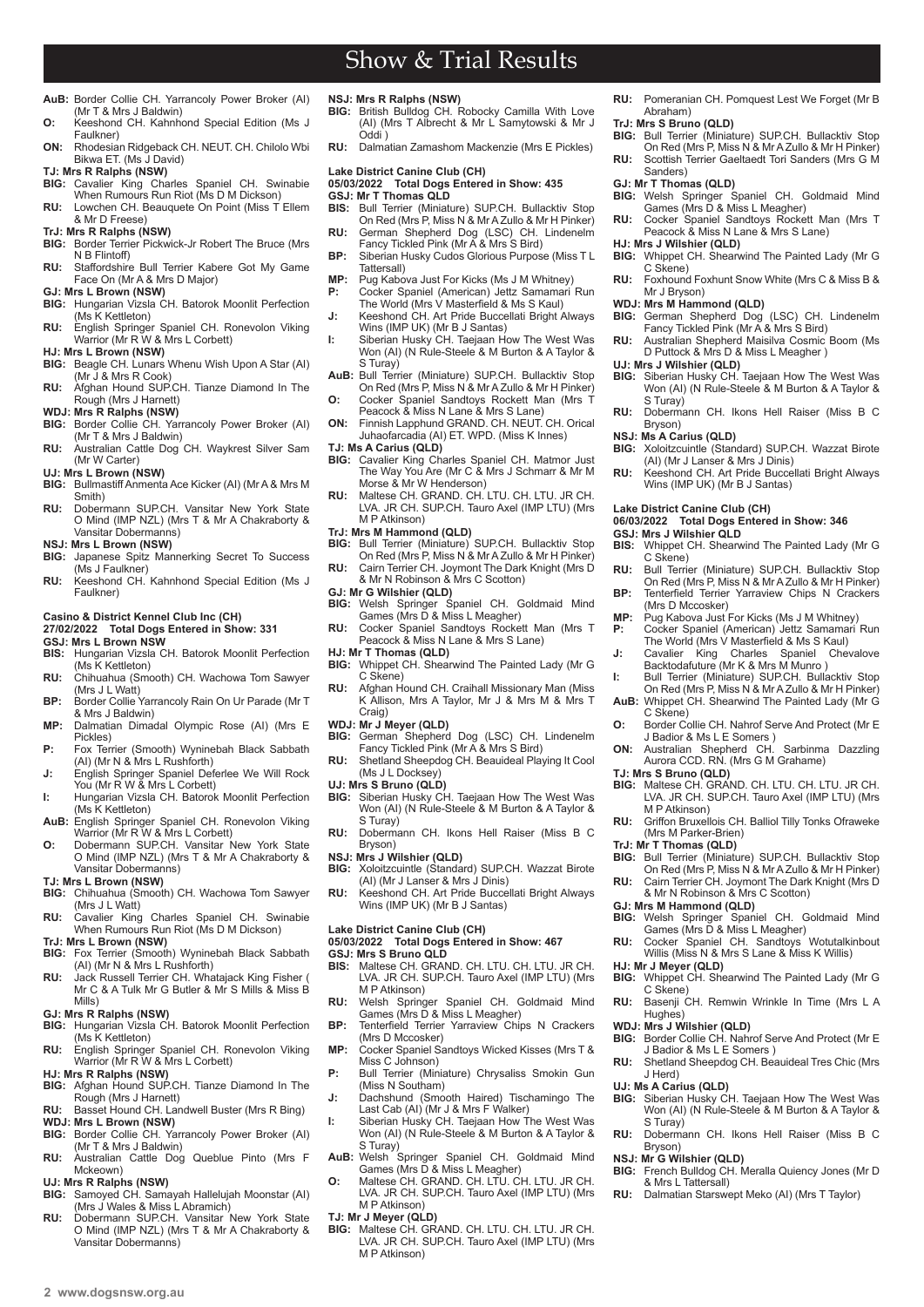# Show & Trial Results

# **Lithgow & District Kennel Club Inc (CH) 05/03/2022 Total Dogs Entered in Show: 253 GSJ: Rev C Seymour NSW**<br>**BIS:** Australian Kelpje Tech

- **BIS:** Australian Kelpie Tegoura Dont Funk Wthmy Heart (Mr S A & Mrs S M Lewis)
- **RU:** Pug CH. Maskerade Guess Who (Mrs D Cummings) **BP:** Welsh Springer Spaniel Mycroft Must Be Lewys
- (AI) (Mrs S J Brackman) **MP:** Boston Terrier Shebos Geez Louise (Ms M
- Gorman) **P:** Cocker Spaniel Braycharm Evermore (Mrs A F
- Bray)<br>Puq **J:** Pug CH. Maskerade Guess Who (Mrs D Cummings)
- **AuB:** Chow Chow Empireofchow Rafa (Mr A Bishop) **O:** Australian Kelpie Tegoura Dont Funk Wthmy
- Heart (Mr S A & Mrs S M Lewis) **TJ: Rev C Seymour (NSW)**
- **BIG:** Pug CH. Maskerade Guess Who (Mrs D
- Cummings) **RU:** Tibetan Spaniel Karakoram Surprise Parti (Mr D J
- Gilson) **TrJ: Rev C Seymour (NSW)**
- **BIG:** Bedlington Terrier Fioralainn Taste Of Diamonds (Mrs E Clarke)
- **RU:** Rottweiler Dreistleigh Blax Beau (Mr J M & Mrs V A Leigh)
- **GJ: Mr N Strathdee (NSW)**
- **BIG:** Golden Retriever CH. Fantango Whispering Secrets (Mrs F Dyer) **RU:** Pekingese Frawai The Girl From Oz (Ms M
- Petersen)
- **HJ: Mr N Strathdee (NSW)**
- **BIG:** Irish Wolfhound GRAND. CH. Maclaomainn Autumn Rain (Mrs R L Moss)
- **RU:** Afghan Hound CH. Tahkira Manhatten Moccha (Miss E Bray)
- **WDJ: Mrs R Ralphs (NSW)**
- **BIG:** Australian Kelpie Tegoura Dont Funk Wthmy Heart (Mr S A & Mrs S M Lewis) **RU:** Australian Shepherd CH. Ozzstyle I Have A
- Dream (AI) (Miss M Brazier & Ms S Whyte) **UJ: Rev C Seymour (NSW)**
- **BIG:** Neapolitan Mastiff Maggiormente Rex D Italia (AI) (Mr K & Mrs N Keck)
- **RU:** Bernese Mountain Dog Azzabern Naughtty But Nice (Ms J Williams & Mr M Eslick) **NSJ: Mrs P Cutler (NSW)**
- **BIG:** Boston Terrier CH. Heartbeats Invictus (IMP USA) (Mrs D Norquay & Mrs A Gilson)
- **RU:** Dalmatian CH. Sprintaway Saint Or Sinner (Dr M & Mrs L Donald)

### **Lithgow & District Kennel Club Inc (CH)**

**06/03/2022 Total Dogs Entered in Show: 268**

# **GSJ: Mrs R Ralphs NSW**

- **BIS:** Australian Kelpie Tegoura Dont Funk Wthmy Heart (Mr S A & Mrs S M Lewis)
- **RU:** Jack Russell Terrier CH. Whatajack Raven (Mr G J Butler) **BP:** Welsh Springer Spaniel Mycroft Must Be Lewys
- (AI) (Mrs S J Brackman) **MP:** Tenterfield Terrier Lachlanpark This Girls On Fire
- (Mr G & Mrs C Coyte)
- **P:** Tibetan Terrier Tibetoes Cruising Together (Ms P) M Ellis)<br>Pug CH.
- **J:** Pug CH. Maskerade Guess Who (Mrs D Cummings) **I:** Jack Russell Terrier CH. Whatajack Raven (Mr G
- J Butler)
- **AuB:** Pomeranian CH. Pomquest Lest We Forget (Mr B Abraham) **O:** Australian Kelpie Tegoura Dont Funk Wthmy
- Heart (Mr S A & Mrs S M Lewis) **TJ: Mrs R Ralphs (NSW)**
- **BIG:** Pomeranian CH. Pomquest Lest We Forget (Mr B
- Abraham) **RU:** Pug CH. Maskerade Guess Who (Mrs D
- Cummings) **TrJ: Mrs R Ralphs (NSW)**
- **BIG:** Jack Russell Terrier CH. Whatajack Raven (Mr G J Butler)
- **RU:** Rottweiler Dreistleigh Blax Beau (Mr J M & Mrs V A Leigh)
- **GJ: Rev C Seymour (NSW)**
- **BIG:** German Shorthaired Pointer Moruada Butter Chicken (Mrs S H Wright)
- **RU:** Welsh Springer Spaniel CH. Mycroft Miraquel (Mrs S J Brackman)
- **HJ: Rev C Seymour (NSW)**

**2 www.dogsnsw.org.au DOGS NSW Results received March 2022 3**

- **BIG:** Irish Wolfhound GRAND. CH. Maclaomainn Autumn Rain (Mrs R L Moss)
- **RU:** Afghan Hound CH. Tahkira Manhatten Moccha (Miss E Bray)
- **WDJ: Miss D Morris (NSW)**
- **BIG:** Australian Kelpie Tegoura Dont Funk Wthmy Heart (Mr S A & Mrs S M Lewis)

**ON:** Japanese Spitz Belzbentley Hop Like A Husky (Mr

**TJ: Mrs E Hindley (ACT) BIG:** Cavalier King Charles Spaniel CH. Coloora Ice On Fire (Mrs L Morris) **RU:** Italian Greyhound CH. Sherabill Dreams Ov Fame

**BIG:** Fox Terrier (Smooth) CH. Pinnacle As If By Magic

**RU:** Staffordshire Bull Terrier SUP.CH. Seighford Luna

**GJ: Mr L Bradney (NSW) BIG:** Pointer CH. Chesterhope I Call T Shots (IMP NZL) (Mr B Threadgold-Wallace) **RU:** Hungarian Wirehaired Vizsla CH. Vadaszat Ashridge Woodland (Mrs L Weatherby)

**BIG:** Whippet Barnesmore Ring My Bell (IMP UK) (Mrs N J Rule-Steele) **RU:** Irish Wolfhound Aghaveaghs Barefoot (AI) (Mr P

**BIG:** German Shepherd Dog CH. Glenbala Party In Rio (Mr G R & Mrs K S Gregory) **RU:** Puli Rustufarion Dangerous Liaison (Mr R Valore)

**BIG:** Shiba Inu CH. Junken No Ryuuto Go Kyuushuu Junkenkai (IMP JPN) (Miss D Woodcock, Ms L

**RU:** Samoyed CH. Snerzok All That Jazz (Mr J & Mrs

**BIG:** British Bulldog CH. Britishextra The Irishman (AI) (Mr G Edmunds & Mr H & Mrs C Smith) **RU:** Shih Tzu Placky Just Go With It (Mrs S J Plackett)

**BIS:** Cocker Spaniel (American) CH. Azel Deal Or No Deal (Miss K Tranby & Azel Kennels) **RU:** Cavalier King Charles Spaniel CH. Coloora Ice On

**BP:** Border Terrier Guilcroft Message From Hubble (Mrs P & Mr G Harding) **MP:** Boxer Boxberry Catch A Wave (Mr D Halliday) **P:** Hungarian Vizsla Gamecall Flotide (Miss J Hall &

**J:** Puli Rustufarion Dangerous Liaison (Mr R Valore) **I:** Japanese Spitz CH. Belzbentley Wild Card (Miss

**AuB:** Border Collie Keyonne Rocky Mtn High (Mr K A &

**O:** Cocker Spaniel (American) CH. Azel Deal Or No Deal (Miss K Tranby & Azel Kennels) **ON:** German Shepherd Dog (LSC) GRAND. CH. Hillmagic Purple Haze (Miss R Koerber & Mrs E

**BIG:** Cavalier King Charles Spaniel CH. Coloora Ice On

**RU:** Papillon CH. Seyoso Goldstar Student (Mr R

**BIG:** Airedale Terrier CH. Clydebrook Gaelic Star (Mr R

**RU:** Staffordshire Bull Terrier Grayleigh Shes Got The

**BIG:** Cocker Spaniel (American) CH. Azel Deal Or No Deal (Miss K Tranby & Azel Kennels) **RU:** Pointer CH. Rosenfeld Firecracker (Miss H Fahey)

**BIG:** Whippet Lavuka Dancing Queen (Mr G R Mark)<br>**BIG:** Whippet Collie Tarvia Malibu (T Myers) Border Collie Taryja Malibu (T Myers)

**BIG:** German Shepherd Dog Allendell Touch Of Class (Mrs R L Ralphs) **RU:** Border Collie Keyonne Rocky Mtn High (Mr K A &

**UJ: Mrs L Stevens (ACT) BIG:** Siberian Husky SUP.CH. Aeukanmanuva Boy Im

**RU:** Samoyed C.I.B. HRV.CH. SLV. CH. SLV. GR CH. Anatina Charming Chatter (IMP SVN) (Mrs J Mr G & Miss K Hughes)

**RU:** French Bulldog Taureau Moschino (Ms L Giorgioni) **Wallamba District A & H Association Inc (CH) 19/03/2022 Total Dogs Entered in Show: 350**

**BIS:** Newfoundland SUP.CH. Newfcastle War Party

**BIG:** Japanese Spitz CH. Belzbentley Wild Card (Miss

**05/03/2022 Total Dogs Entered in Show: 297**

C Yate)

(Mrs M P Friend) **TrJ: Mrs E Hindley (ACT)**

**HJ: Mr B Santas (NSW)**

**UJ: Mr B Santas (NSW)**

D Wilders) **NSJ: Mr B Santas (NSW)**

**Tumut Show Society Inc (CH)** 

Fire (Mrs L Morris)

Miss J Roberts)

Mrs Y A Williams)

Fire (Mrs L Morris)

Look (Mrs L Knights) **GJ: Ms J OFlynn (NSW)**

R Bentley)

Bevk) **TJ: Mrs L Stevens (ACT)**

Leech) **TrJ: Ms J OFlynn (NSW)**

Brooks)

**HJ: Ms J OFlynn (NSW)**

**WDJ: Mrs L Stevens (ACT)**

Mrs Y A Williams)

Hot (Mrs C Yate)

**NSJ: Ms J OFlynn (NSW)**

R Bentley)

**GSJ: Mr G Vernon NSW**

(Mrs R Nagle)

**GSJ: Mrs L Stevens ACT**

Browning & Mr D Chung )

Galvin) **WDJ: Mr B Santas (NSW)**

(Miss A & Mrs S Evans)

Lovedog (Dr D & Mrs F Lowe)

- **RU:** Australian Shepherd CH. Ozzstyle I Have A Dream (AI) (Miss M Brazier & Ms S Whyte)
- **UJ: Mrs R Ralphs (NSW) BIG:** Bullmastiff CH. Whipcracka Cowboy Casanova
- (AI) (Mr S Brinkworth) **RU:** Leonberger CH. Berglowe Bergalicious (AI) (Miss E Vandermeel)
- **NSJ: Miss D Morris (NSW)**
- **BIG:** French Bulldog Jonhah Le Poids De Lattente (Mr D Paine & Ms S Ledger )
- **RU:** Boston Terrier CH. Heartbeats Invictus (IMP USA) (Mrs D Norquay & Mrs A Gilson)

#### **Tarago & District Show Society (CH)**

# **06/03/2022 Total Dogs Entered in Show: 357 GSJ: Mr S Mills NSW**

- **BIS:** Keeshond CH. Hunkeedori R We There Yet (Ms K Santas & Mr S & Mrs B Barr)
- **RU:** Siberian Husky CH. Aeukanmanuva Hot N Cold (Mrs C Yate)
- **BP:** German Shorthaired Pointer Canawindra Rise And Shine (Mr M & Mrs F Park)
- **MP:** Pointer CH. Chesterhope I Call T Shots (IMP NZL)
- (Mr B Threadgold-Wallace) **P:** Basset Hound Earlingford Spotlight (Mr John Bink) **J:** Bull Terrier (Miniature) CH. Daminabul High Octane (Mr D Manna & Mrs K Manna, Ms L
- Fleming & Mr J Clark) **I:** Keeshond CH. Hunkeedori R We There Yet (Ms K Santas & Mr S & Mrs B Barr)
- AuB: Chow Chow CH. Chowpride Secret Weapon (Mr S Potter)
- **O:** Siberian Husky CH. Aeukanmanuva Hot N Cold (Mrs C Yate)
- **ON:** Chinese Crested Dog Guilcroft Just Like A Banjo (Mrs P & Mr G Harding)
- 
- **TJ: Mrs C Doherty (NSW) BIG:** Havanese CH. Karyme Queen Of Oz (Mrs T Stewart)
- **RU:** Cavalier King Charles Spaniel CH. Chartruese Royal Heirloom ( L Buckley, M Chalmers & L Morris)
- **TrJ: Mr S Mills (NSW)**
- **BIG:** Irish Terrier CH. Shannawonna Man Of My Dreams (AI) (Mrs R Elkner)
- **RU:** Staffordshire Bull Terrier CH. Capilet Dnt Feed Afta Midnite (AI) (Miss S Clark)
- **GJ: Mrs M Thomas (NSW)**
- **BIG:** Cocker Spaniel (American) CH. Azel Deal Or No Deal (Miss K Tranby & Azel Kennels) **RU:** Pointer CH. Chesterhope I Call T Shots (IMP NZL)
- (Mr B Threadgold-Wallace)
- **HJ: Mrs C Doherty (NSW)**
- **BIG:** Afghan Hound CH. Kalutara Living Th Single Life (AI) (Ms M Eather & Mr W Harbutt) **RU:** Dachshund (Miniature Long Haired) SUP.CH.
- Dachchimac Fast N Furious (Mrs L K Stevens)
- **WDJ: Mrs C Doherty (NSW) BIG:** Labrador Retriever Wintoppi French Winifred (S &
- A Maroske) **RU:** Shetland Sheepdog Shelbrae Suck It Up Buttercup (Shelbrae Kennels)
- **UJ: Mrs M Thomas (NSW)**
- **BIG:** Siberian Husky CH. Aeukanmanuva Hot N Cold (Mrs C Yate)
- **RU:** Bullmastiff CH. GRAND. CH. Banobrae Hell Or High Water (Mr G & Mrs P Barber)
- **NSJ: Mr S Mills (NSW)**
- **BIG:** Keeshond CH. Hunkeedori R We There Yet (Ms K Santas & Mr S & Mrs B Barr) **RU:** Chow Chow CH. Chowpride Secret Weapon (Mr S
- Potter)

### **Tumbarumba P A & H Society Inc (CH) 12/03/2022 Total Dogs Entered in Show: 348**

- 
- **GSJ: Mr L Bradney NSW BIS:** Cavalier King Charles Spaniel CH. Coloora Ice On Fire (Mrs L Morris)
- **RU:** German Shepherd Dog CH. Glenbala Party In Rio (Mr G R & Mrs K S Gregory) **BP:** Welsh Springer Spaniel Mycroft Must Be Lewys
- (AI) (Mrs S J Brackman)
- **MP:** Golden Retriever Soshyl Dizzy In The Night Sky (AI) (Mr R Mcnab)
- **P:** Pointer CH. Chesterhope I Call T Shots (IMP NZL) (Mr B Threadgold-Wallace)
- 
- **J:** Border Collie Taryja Malibu (T Myers) **I:** German Shepherd Dog CH. Glenbala Party In Rio (Mr G R & Mrs K S Gregory)
- **AuB:** Samoyed CH. Snerzok All That Jazz (Mr J & Mrs
- D Wilders) **O:** Cavalier King Charles Spaniel CH. Coloora Ice On Fire (Mrs L Morris)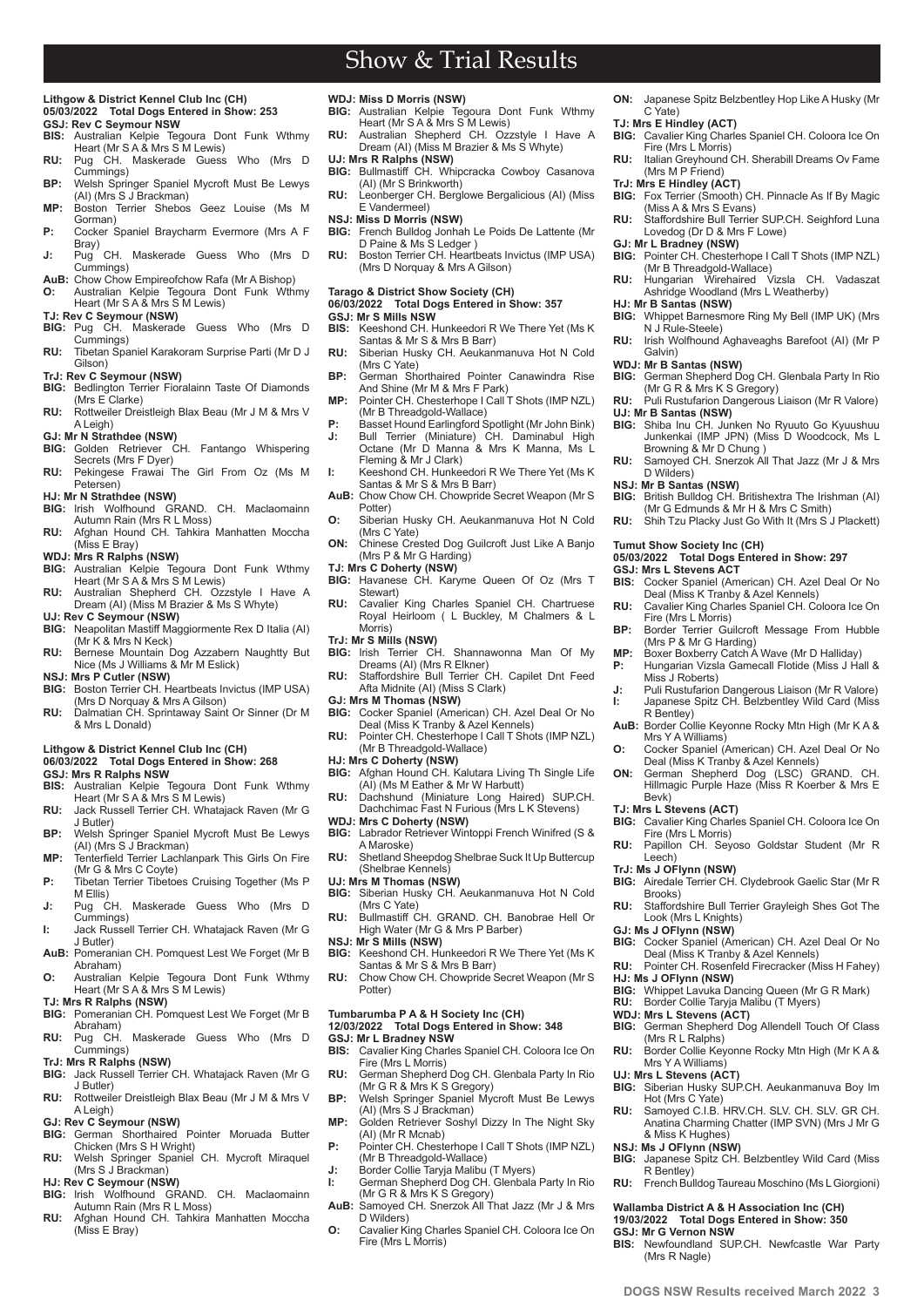- **RU:** Irish Terrier CH. Anluan Ruff N Tumbl (Mrs D M Robinson) **BP:** Labrador Retriever Bonnsway Gota Bea Perfect
- Time (AI) (Ms D E Travers) **MP:** English Springer Spaniel Jamandess All About
- Quality (Ms R B Woolcock) **P:** Italian Greyhound CH. Berizza Every Booty U Shake (Ms A K Lummevaara)
- **J:** Australian Terrier CH. Roughnuts City Limits (AI) (Mr A & Mrs L Boote)
- **I:** Brittany CH. Kirinbell Chase N The Dragon CCD. RN. TK.S. (Ms M R Webster) **AuB:** Newfoundland SUP.CH. Newfcastle War Party
- (Mrs R Nagle)
- **O:** Griffon Bruxellois CH. Balliol Tilly Tonks Ofraweke
- (Mrs M Parker-Brien) **ON:** English Toy Terrier (Black and Tan) CH. Antrimlodge Donatello (Ms L Tynan) **TJ: Mr G Vernon (NSW)**
- **BIG:** Griffon Bruxellois CH. Balliol Tilly Tonks Ofraweke
- (Mrs M Parker-Brien)<br>King Charles Spaniel Thomwood Mister **RU:** King Charles Spaniel Thomwood Mister Athelhampton (Mr R Wooding)
- **TrJ: Mr G Vernon (NSW)**
- **BIG:** Irish Terrier CH. Anluan Ruff N Tumbl (Mrs D M Robinson)
- **RU:** Tenterfield Terrier CH. Alotafun Wilful Way (Mrs J A Lee)
- **GJ: Miss S Butler (NSW)**
- **BIG:** German Shorthaired Pointer CH. Brownhunt Leopold (Mr J & Mrs H Deeks)
- **RU:** Weimaraner CH. Vercain Rock The Boat (AI) (Ms J Fogarty) **HJ: Miss S Butler (NSW)**
- **BIG:** Whippet CH. Shearwind The Painted Lady (Mr G C Skene)
- **RU:** Basenji Nayembe Sarabis Lisolo (Dr D Braithwaite & Miss M Clift)
- **BIG:** Australian Kelpie CH. Tyrilebee Braveheart (Ms K
- Hicks & Mrs J Lambourne) **RU:** Bearded Collie CH. Keiramyst Fly Me To The Moon (Mrs S M Roche) **UJ: Mr G Vernon (NSW)**
- **BIG:** Newfoundland SUP.CH. Newfcastle War Party
- (Mrs R Nagle) **RU:** Portuguese Water Dog SUP.CH. Arcticpalace Ocean Delivery (Mr C & Mrs R Foster)
- 
- **NSJ: Miss S Butler (NSW) BIG:** Poodle (Miniature) CH. Funtosy Wambam Shenanigan (Mrs N Raby & Mrs P Brown)
- **RU:** French Bulldog CH. Prettyvales The Big Bang (AI) (Ms S Cole)

# **TRIALS**

### **Bega Valley Kennel & Obedience Club Inc (OT) 07/02/2022 Total Dogs Entered in Trial: 101**

- **Utility Judge: Ms D Anderson (NSW)**
- **1st** Golden Retriever RO.CH. Goldtreve Sweet Chili Jam UD. RAE. SWN TK.N. (Ms J O''Connor)
- **UDX Judge: Mrs K Houlden (VIC) 1st** Border Collie O.GR.CH. RO.CH. Glenloy Play
- With Th Devil UDX. RAE6. RM. (Ms D G Reynolds) **2nd** Australian Kelpie NEUT. CH. TRI CH.(O)(RO) Aprilraine Limelight Dancer RAE. TK.N. (Mrs L Kettleton)
- **CCD Judge: Ms M Fazekas (NSW)**
- **1st** Associate Register Bodhi CCD. AD. JD. (Mrs A Goodwin)
- **2nd** Border Collie Nahrof Thieves In The Temple PT. (Mr E J Badior & Ms L E Somers )
- **3rd** American Staffordshire Terrier Transam Rideon (A & K Howls)
- **Novice Judge: Miss L Elliott (NSW)**<br>**1st** Australian Terrier CH, Redgundi **1st** Australian Terrier CH. Redgundi Blue Chip CCD.
- (Mr G Aggio) 2nd Border Collie Blackrobin Ultra (AI) CD. RN. (Mr J
- Blight) **3rd** Associate Register Finn CCD. CD. (Mr F Gilbert)
- **Open Judge: Mrs P Hartwell (NSW)**<br>**1st** Golden Retriever Alnclair Crad **1st** Golden Retriever Alnclair Crackerjack Crosby CDX. RE. (Miss P Jones)
- **2nd** White Swiss Shepherd Dog CH. Silversuisse Dragons Quest (AI) CDX. RN. JC. (Mr C & Mrs S Harris & Ms H Scott )
- **3rd** Golden Retriever Dykinta Grand Quest (AI) CDX. RN. (Mrs W A Donohue)
- **Bega Valley Kennel & Obedience Club Inc (OT)**
- **05/02/2022 Total Dogs Entered in Trial: 101 Utility - Judge: Mr K Charnock (NSW)**
- **1st** Australian Shepherd Ellagant Great Minds CDX. (Ms A Murcutt)

**2nd** Golden Retriever OTCH TRI. CH. DUAL NEU. CH(RO) Morningmyst Lord Of The Isle TK.S. RAE. ORA. ADX. JD. GD. SD. SPDX. (Mrs L M Frawley) **3rd** Border Collie O.GR.CH. RO.CH. Farleighstud

Show & Trial Results

- Gerda UDX. RAE6. RM. (Ms D G Reynolds)
- 
- **UDX Judge: Mrs D Howard (VIC) 1st** Border Collie O.GR.CH. RO.CH. Glenloy Play With Th Devil UDX. RAE6. RM. (Ms D G Reynolds)
- **CCD Judge: Mrs N Badger (NSW) 1st** Associate Register Bodhi CCD. AD. JD. (Mrs A Goodwin)
- **2nd** Border Collie Nahrof Thieves In The Temple PT.<br>(Mr E J Badior & Ms L E Somers)
- **3rd** Australian Terrier CH. Redgundi Blue Chip CCD. (Mr G Aggio)
- **Novice Judge: Ms C Neal (ACT)**
- **1st** Hungarian Vizsla Elettars Sweet Child O Mine CCD. CD. RA. (Miss J Hall & Miss J Roberts) **2nd** Border Collie Blackrobin Ultra (AI) CD. RN. (Mr J
- Blight) **3rd** Labrador Retriever Reedyvale Moun Soon
- Catching CD. RN. (Mrs C Campbell)
- **Open Judge: Ms M Fazekas (NSW) 1st** Golden Retriever DUAL. CH. (RO) Keanstar Caruso CDX. RAE. TD. JC. (The Late Mrs P & Ms
- J Convery)
- **2nd** Golden Retriever Alnclair Crackerjack Crosby CDX. RE. (Miss P Jones) **3rd** Dachshund (Miniature Smooth Haired) Sonderbar
- Climb Every Mountain CD. RE. (Mrs B J Horsfield) **Bega Valley Kennel & Obedience Club Inc (OT)**
- **06/02/2022 Total Dogs Entered in Trial: 104**
- 
- **Utility Judge: Mr R Probert (NSW)**<br>1st Border Collie O.GR.CH. RO.CH. Farleighstud<br>Gerda UDX. RAE6. RM. (Ms D G Reynolds)
- **2nd** Golden Retriever RO.CH. Goldtreve Sweet Chili Jam UD. RAE. SWN TK.N. (Ms J O''Connor)
- 
- **UDX Judge: Mrs K Ayton (VIC) 1st** Border Collie O.GR.CH. RO.CH. Glenloy Play With Th Devil UDX. RAE6. RM. (Ms D G Reynolds)
- **CCD Judge: Ms C Neal (ACT) 1st** Golden Retriever Dykinta Bracken Dawn (Mr J & Mrs M Mcmahon)
- 2nd Spanish Water Dog CH. Incavale Shes Got The
- Booty CCD. RN. TK.S. JD. (Ms N Fallon) **3rd** Border Collie Taryja Prince Maximilian CCD. RE. TK.N. GD. (Mrs J Brown)
- **Novice Judge: Mr K Charnock (NSW)**<br>1st Border Collie Blackrobin Ultra (AI)
- Border Collie Blackrobin Ultra (AI) CD. RN. (Mr J Blight)
- 2nd Hungarian Vizsla Elettars Sweet Child O Mine CCD. CD. RA. (Miss J Hall & Miss J Roberts) **3rd** Australian Terrier CH. Redgundi Blue Chip CCD.
- (Mr G Aggio)
- **Open Judge: Mr P Evans (NSW)**<br>1st White Swiss Shepherd Dog **1st** White Swiss Shepherd Dog CH. Silversuisse Dragons Quest (AI) CDX. RN. JC. (Mr C & Mrs S
- Harris & Ms H Scott ) **2nd** German Shepherd Dog Druann Just For Fun CDX. RA. (Mrs K Minton)
- **3rd** Hungarian Vizsla CH. Metropolis Fanfarede Flair
- CD. RE. TDX. (Mr I M & Mrs J A Staniforth) **Bega Valley Kennel & Obedience Club Inc (RO)**
- **09/02/2022 Total Dogs Entered in Trial: 135**
- 
- **Rally Novice Judge: Mrs K Houlden (VIC) 1st** Spanish Water Dog CH. Incavale Shes Got The Booty CCD. RN. TK.S. JD. (Ms N Fallon)
- **2nd** Border Collie Borderlight Totem Spirit RN. (Mr R & Ms A White)
- **3rd** Golden Retriever Harvikgold Geyser (Mrs V Harris)
- **Rally Excellent A Judge: Ms M Fazekas (NSW) 1st** Border Collie O.GR.CH. RO.CH. Farleighstud
- Gerda UDX. RAE6. RM. (Ms D G Reynolds) **2nd** Golden Retriever DUAL. CH. (RO) Keanstar Caruso CDX. RAE. TD. JC. (The Late Mrs P & Ms
- J Convery) **3rd** Labrador Retriever CH. RO.CH. Chergari Silent Night CDX. RM. (Mrs A Walkington)
- 
- **Rally Advanced A Judge: Mr R Probert (NSW) 1st** Border Collie O.GR.CH. RO.CH. Farleighstud Gerda UDX. RAE6. RM. (Ms D G Reynolds) 2nd Golden Retriever Morningmyst Reflections (AI)
- CD. RAE. SWN TK.S. (Mrs L M Frawley) **3rd** Labrador Retriever CH. RO.CH. Chergari Silent
- Night CDX. RM. (Mrs A Walkington)
- **Rally Master Judge: Ms L Dibbin (NSW)**<br>1st Associate Register Rayen RF TK:
- **1st** Associate Register Raven RE. TK.S. (Miss I J Semms)
- 2nd Golden Retriever OTCH TRI. CH. DUAL NEU CH(RO) Morningmyst Lord Of The Isle TK.S. RAE. ORA. ADX. JD. GD. SD. SPDX. (Mrs L M Frawley)
- **3rd** Sporting Register T.CH. TS. GRAND.CH. O.GR. CH. RO.CH. Kityees Sonic RAE. RM. ADM. ADO. JDM. JDO. JDX. SDM. SDX. SPDM. GDM. ET. (Mr J Blight)
- **Brush Farm Dog Training Club Inc (OT)**
- **20/03/2022 Total Dogs Entered in Trial: 179**
	- **CCD Judge: Ms M Fazekas (NSW) 1st** German Shepherd Dog Singha Optimax (AI) (Mr N Nahas)
	- **2nd** Golden Retriever Yuralria Girls Having Fun RN. HTM.S. (Mrs M Herba)
- **3rd** Associate Register Neo JD. (Ms J A Hunter)

**Open - Judge: Mrs S Hutchins (NSW)**<br>1st Border Collie Agile Any Colour U

**Open - Judge: Mrs S Hutchins (NSW)**<br>1st Associate Register Skye CD. R

JD. SD. SPDX. (Ms B Conyers) **Brush Farm Dog Training Club Inc (RO) 20/03/2022 Total Dogs Entered in Trial: 179 Rally Novice - Judge: Ms M Fazekas (NSW) 1st** Welsh Terrier Waratah Out West (Mrs J A

**2nd** Associate Register Alf (Mr F Gilbert)<br>**3rd** Associate Register Finn CCD CD

**Rally Advanced A - Judge: Ms T Geary (NSW)**

**Rally Excellent A - Judge: Mrs V Craig (NSW) 1st** Border Collie Agile Any Colour U Like CDX. RA. FS.S. (Mr D W & Mrs J E Turley) **2nd** Border Collie Neecabe Simply Irresistible CD, RA.

HTM.N. (Mr E & Mrs P Camp)

(Mr L J Amos)

Ibbott-Cordi) **UDX - Judge: Ms<sup>'</sup>J Stewart (NSW)**<br>1st Border Collie Yeoville Catch N

Mccartney)

Gilbert)

Oam)

Wilson)

J A Mccartney)

Mccutcheon)

**Cessnock Dog Club (OT)** 

D & Mrs V Harris) **CD - Judge: Ms M Fazekas (NSW)**

HSAS (Miss R Jones) **Cessnock Dog Club (RO)** 

Cawthorne)

FS.S. (Mr D W & Mrs J E Turley) **2nd** Sporting Register Burrendah Boomerang CDX.

- **Novice Judge: Ms T Geary (NSW)**<br>**1st** Weimaraner (Longhair) Graus
- **1st** Weimaraner (Longhair) Grausturm Play It Cool ORA. (Mrs A Goehring) **2nd** Border Collie Nahrof Thieves In The Temple PT.
- (Mr E J Badior & Ms L E Somers ) **3rd** Associate Register Ronny CCD. RA. (Mr P Belic)

Border Collie Agile Any Colour U Like CDX. RA.

**1st** Associate Register Skye CD. RAE. RM. ADO. ADX. JDM. JDO. GDX. SD. SPD. (Ms P Cooper) **2nd** Brittany GRAND. CH. NEUT. CH. Tobenlee Moves Like Jagger CD. RA. TK.S. JD. ET. JC. (Mrs S

Border Collie Yeoville Catch My Drift CCD. CDX.

**3rd** Associate Register Finn CCD. CD. RN. (Mr F

Schnauzer (Miniature) Koobalies Can U Hear The Drums CCD. RA. (Mrs S Powell) **2nd** Australian Kelpie CH. Wingdari Dreamtime Australia CCD. RN. TK.S. (Miss V M Etherington

**3rd** Associate Register O.CH. Sailor UDX. RN. (Mrs D

**3rd** Australian Kelpie Kinjarra Texas Boy CD. RE. (Mrs

**Rally Master - Judge: Mr R Probert (NSW) 1st** Associate Register Millie CCD. RE. (Mrs K

**2nd** White Swiss Shepherd Dog GRAND. CH. Silversuisse Dragons Serenity (AI) RAE. RM. TK.S. HTM.I. FS.S. ET. CA. WPD. (Mr C & Mrs S Harris & Ms H Scott & Mrs M Herba) **3rd** Puli CH. Rustufarion Bubble The Brew (IID) CDX. RM. TK.S. (Mrs P Hartwell & Mr R Valore)

**1st** Belgian Shepherd Dog (Malinois) Nordenstamm Lethal (AI) (Ms J Deith) **2nd** White Swiss Shepherd Dog CH. Silversuisse Justin Time (AI) RN. TK.S. HTM.N. (Mr C & Mrs S Harris & Ms H Scott & Mrs M Herba) **3rd** Golden Retriever Harvikgold Strike True RN. (Mr

**1st** Australian Shepherd Azproudaz Pride Of The Anzacs (AI) CCD. RN. TK.S. (Mrs J M Hurt) 2nd Associate Register Badger CCD. CD. RAE. RM. TK.N. JD. FS.S. HTM.S. (Mrs C L Diebler) **3rd** Border Collie Gadhar Zak RN. TK.S. JD. SPD. PT.

**1st** Belgian Shepherd Dog (Malinois) Nordenstamm Lethal (AI) (Ms J Deith) **2nd** Associate Gundogs Murphy (Ms N Squires) **3rd** Associate Register Hero (Mr A Spiteri-James) **Rally Excellent A - Judge: Ms T Geary (NSW) 1st** Border Collie O.GR.CH. RO.CH. Glenloy Play With Th Devil UDX. RAE6. RM. (Ms D G Reynolds) **2nd** Associate Register Teesha CCD. CD. RA. (Mrs R

**26/02/2022 Total Dogs Entered in Trial: 199 Rally Novice - Judge: Ms T Geary (NSW)**<br>1st Belgian Shepherd Dog (Malinois) No

**26/02/2022 Total Dogs Entered in Trial: 199 CCD - Judge: Ms M Fazekas (NSW)**

**4 www.dogsnsw.org.au DOGS NSW Results received March 2022 5**